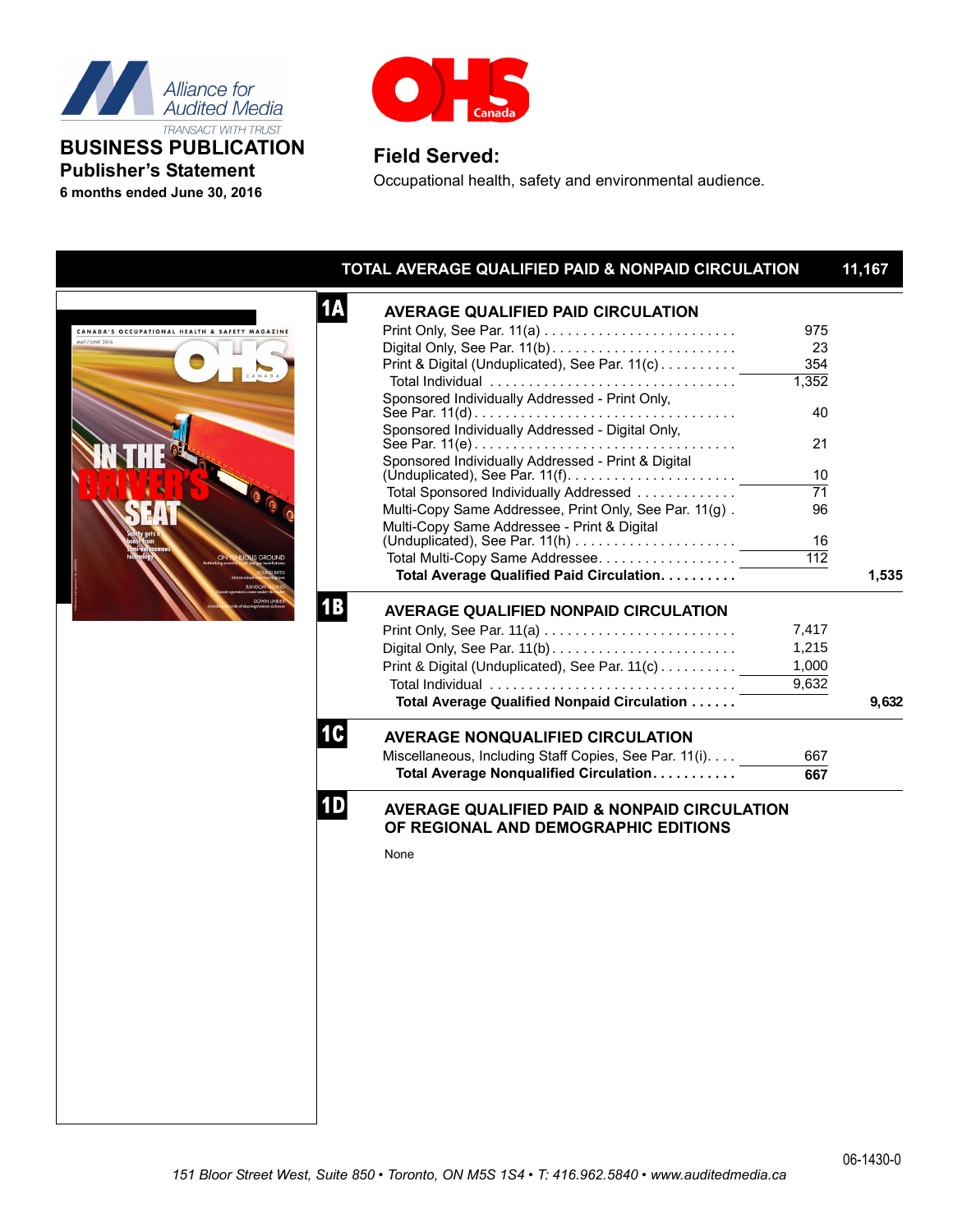#### **QUALIFIED PAID & NONPAID CIRCULATION BY ISSUES**

| -- -<br>2016<br>Issue | Total  | Paid<br>Print<br>Only | Paid<br><b>Digital</b><br>Only | Paid<br>Print &<br><b>Digital</b><br>(Undupli-<br>cated) | Total<br>Paid | Qualified<br><b>Nonpaid</b> | Qualified<br><b>Nonpaid</b><br><b>Print Only Digital Only</b> | Qualified<br><b>Nonpaid</b><br>Print &<br><b>Digital</b><br>(Undupli-<br>cated) | Total<br>Qualified<br>Nonpaid |
|-----------------------|--------|-----------------------|--------------------------------|----------------------------------------------------------|---------------|-----------------------------|---------------------------------------------------------------|---------------------------------------------------------------------------------|-------------------------------|
| Jan/Feb               | 11.479 | 1.173                 | 42                             | 416                                                      | 1,631         | 7.600                       | 1.252                                                         | 996                                                                             | 9,848                         |
| Mar/Apr               | 11.446 | 1.130                 | 42                             | 389                                                      | 1,561         | 7.663                       | 1,225                                                         | 997                                                                             | 9.885                         |
| May/Jun               | 10.580 | 1.034                 | 47                             | 335                                                      | 1.416         | 6.988                       | 1.168                                                         | 1.008                                                                           | 9.164                         |

### **THE INFORMATION IN PARAGRAPHS 3A, 3B, 3C AND 4 IS FROM AN ANALYSIS OF THE MAY/JUNE 2016 ISSUE IN WHICH: • QUALIFIED PAID CIRCULATION WAS 7.8% LESS THAN THE PERIOD AVERAGE**

**• QUALIFIED NONPAID CIRCULATION WAS 4.9% LESS THAN THE PERIOD AVERAGE**

**3A**

**2**

## **BUSINESS/OCCUPATIONAL ANALYSIS**

| <b>Classification by Business &amp; Industry</b>                            | Total  | %     | Paid &<br>Qualified<br>Nonpaid<br><b>Print Only</b> | Paid &<br>Qualified<br>Nonpaid<br>Digital Only | Paid &<br>Qualified<br>Nonpaid<br>Print &<br><b>Digital</b><br>(Unduplicated) |
|-----------------------------------------------------------------------------|--------|-------|-----------------------------------------------------|------------------------------------------------|-------------------------------------------------------------------------------|
| 1. Agriculture and Related Service Industries                               | 75     | 0.7   | 43                                                  | 9                                              | 23                                                                            |
| 2. Mining, Quarrying, Forestry and Oil Well Industries<br>3. Manufacturing: | 352    | 3.3   | 195                                                 | 53                                             | 104                                                                           |
|                                                                             | 351    | 3.3   | 286                                                 | 29                                             | 36                                                                            |
|                                                                             | 1      | 0.0   |                                                     | 1                                              |                                                                               |
|                                                                             | 38     | 0.4   | 24                                                  | 11                                             | 3                                                                             |
|                                                                             | 128    | 1.2   | 99                                                  | 17                                             | 12                                                                            |
|                                                                             | 11     | 0.1   | 10                                                  | 1                                              |                                                                               |
|                                                                             | 17     | 0.2   | 13                                                  | 3                                              | 1                                                                             |
|                                                                             | 56     | 0.5   | 48                                                  | 4                                              | 4                                                                             |
|                                                                             | 26     | 0.2   | 18                                                  | 3                                              | 5                                                                             |
|                                                                             | 107    | 1.0   | 84                                                  | 9                                              | 14                                                                            |
|                                                                             | 94     | 0.9   | 76                                                  | 14                                             | 4                                                                             |
|                                                                             | 114    | 1.1   | 91                                                  | 9                                              | 14                                                                            |
|                                                                             | 96     | 0.9   | 76                                                  | 14                                             | 6                                                                             |
|                                                                             | 117    | 1.1   | 84                                                  | 14                                             | 19                                                                            |
|                                                                             | 399    | 3.8   | 322                                                 | 52                                             | 25                                                                            |
|                                                                             | 187    | 1.8   | 147                                                 | 23                                             | 17                                                                            |
|                                                                             | 147    | 1.4   | 115                                                 | 15                                             | 17                                                                            |
|                                                                             | 184    | 1.7   | 131                                                 | 25                                             | 28                                                                            |
|                                                                             | 62     | 0.6   | 54                                                  | 6                                              | $\overline{2}$                                                                |
|                                                                             | 116    | 1.1   | 88                                                  | 10                                             | 18                                                                            |
|                                                                             | 233    | 2.2   | 167                                                 | 33                                             | 33                                                                            |
|                                                                             | 1,397  | 13.2  | 1.232                                               | 115                                            | 50                                                                            |
|                                                                             |        |       |                                                     |                                                |                                                                               |
|                                                                             | 3,881  | 36.7  | 3.165                                               | 408                                            | 308                                                                           |
|                                                                             | 980    | 9.3   | 697                                                 | 102                                            | 181                                                                           |
|                                                                             | 467    | 4.4   | 323                                                 | 65                                             | 79                                                                            |
|                                                                             | 286    | 2.7   | 224                                                 | 33                                             | 29                                                                            |
|                                                                             | 331    | 3.1   | 268                                                 | 38                                             | 25                                                                            |
|                                                                             | 63     | 0.6   | 43                                                  | 10                                             | 10                                                                            |
|                                                                             | 109    | 1.0   | 72                                                  | 14                                             | 23                                                                            |
|                                                                             | 513    | 4.9   | 365                                                 | 74                                             | 74                                                                            |
| 11. Real Estate Operators and Insurance Agents                              | 40     | 0.4   | 24                                                  | 10                                             | 6                                                                             |
|                                                                             | 1,629  | 15.4  | 1.204                                               | 198                                            | 227                                                                           |
|                                                                             | 340    | 3.2   | 226                                                 | 39                                             | 75                                                                            |
|                                                                             | 357    | 3.4   | 234                                                 | 50                                             | 73                                                                            |
| 15. Accommodation, Food and Beverage Service                                | 66     | 0.6   | 44                                                  | 14                                             | 8                                                                             |
|                                                                             | 1,091  | 10.3  | 895                                                 | 98                                             | 98                                                                            |
| <b>Other Paid Circulation</b>                                               |        |       |                                                     |                                                |                                                                               |
|                                                                             |        |       |                                                     |                                                |                                                                               |
|                                                                             |        |       |                                                     |                                                |                                                                               |
|                                                                             | 10,580 | 100.0 | 8,022                                               | 1,215                                          | 1,343                                                                         |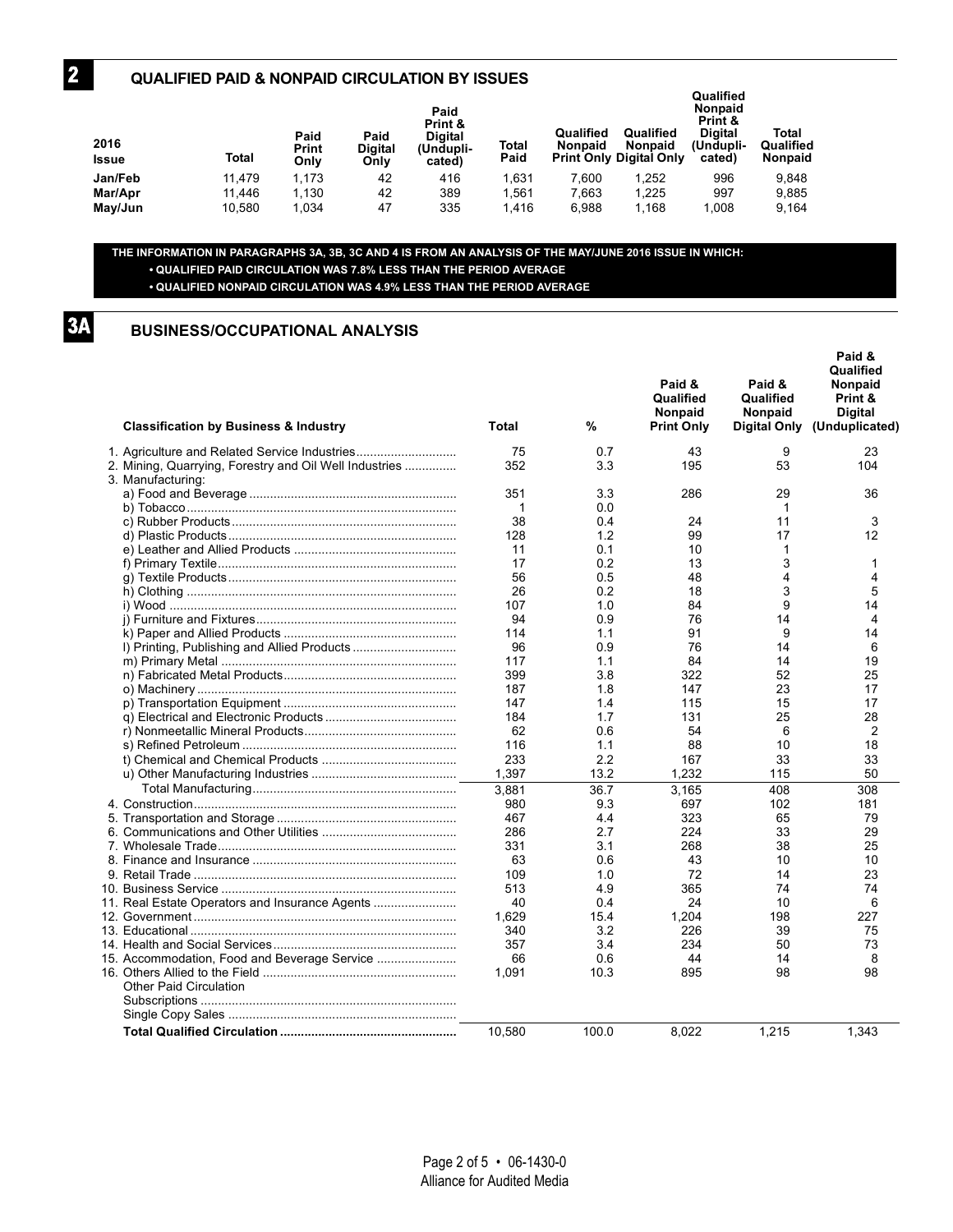## **SUPPLEMENTAL ANALYSIS**

| <b>Classification by Job Title</b>                                                                                                                                                                                                                                                                                    | <b>Total</b> | $\%$  | Paid &<br>Qualified<br>Nonpaid<br><b>Print Only</b> | Paid &<br>Qualified<br>Nonpaid<br>Digital Only | Paid &<br>Qualified<br>Nonpaid<br>Print &<br><b>Digital</b><br>(Unduplicated) |
|-----------------------------------------------------------------------------------------------------------------------------------------------------------------------------------------------------------------------------------------------------------------------------------------------------------------------|--------------|-------|-----------------------------------------------------|------------------------------------------------|-------------------------------------------------------------------------------|
| 1. SAFETY includes: Health + Safety Managers, Health + Safety<br>Directors, Safety Officers, Safety Specialists, Safety Repre-<br>sentatives (includes Occupational + Environmental), Safety<br>Engineers, Safety Advisors, Fire + Security Officers, Nurses,<br>Human Resources Managers, Loss Prevention Personnel, |              |       |                                                     |                                                |                                                                               |
| 2. EXECUTIVE/ADMINISTRATIVE includes: Presidents, Vice<br>Presidents, Owners, Directors, General Managers, Personnel<br>Managers, Office Managers, Administrative Assistants, Ad-                                                                                                                                     | 4.531        | 42.8  | 3,294                                               | 547                                            | 690                                                                           |
| ministrative Managers, and other related Administrative Titles<br>3. PLANT/PRODUCTION/FACILITIES includes: Plant Manag-<br>ers, Operations Managers, Production Managers, Facilities                                                                                                                                  | 3,814        | 36.1  | 2,998                                               | 438                                            | 378                                                                           |
| Managers and Foremen/Supervisor/Facility Personnel<br>4. ENGINEERING/MAINTENANCE includes: Engineers, Tech-<br>nical Managers, Quality Control Managers, Quality Control<br>Supervisors, Maintenance Managers, Maintenance Supervi-                                                                                   | 696          | 6.6   | 498                                                 | 97                                             | 101                                                                           |
| sors, Technicians, Designers and Chemists<br>5. PURCHASING/MATERIALS/TRANSPORTATION includes:<br>Purchasing Managers, Buyers, Materials Managers, Traffic<br>Managers, Logistics Managers, Distribution Managers, Pur-<br>chasing Supervisors, Materials Supervisors and Transporta-                                  | 211          | 2.0   | 138                                                 | 39                                             | 34                                                                            |
|                                                                                                                                                                                                                                                                                                                       | 117          | 1.1   | 86                                                  | 15                                             | 16                                                                            |
|                                                                                                                                                                                                                                                                                                                       | 1,211        | 11.4  | 1,008                                               | 79                                             | 124                                                                           |
|                                                                                                                                                                                                                                                                                                                       | 10.580       | 100.0 | 8.022                                               | 1.215                                          | 1.343                                                                         |

# **3B**

**3A1**

## **AGE OF SOURCE DATA ANALYSIS**

|                                |               | <b>Qualified Within</b> |                                                  |               |               |             |                |             |
|--------------------------------|---------------|-------------------------|--------------------------------------------------|---------------|---------------|-------------|----------------|-------------|
| Source                         | Print<br>Only | <b>Digital</b><br>Only  | Print &<br><b>Digital</b><br>(Undupli-<br>cated) | 1 Year        | 2 Years       | 3 Years     | Total          | %           |
|                                | 1.034<br>73.0 | 47<br>3.3               | 335<br>23.7                                      | 570<br>40.3   | 551<br>38.9   | 295<br>20.8 | 1,416<br>100.0 | 13.4        |
| Qualified Nonpaid Circulation: | 5.865<br>497  | 1.137<br>31             | 996<br>12                                        | 3,113<br>8    | 4,156<br>465  | 729<br>67   | 7.998<br>540   | 75.6<br>5.1 |
|                                | 626           |                         |                                                  |               | 626           |             | 626            | 5.9         |
|                                | 6.988<br>76.3 | 1,168<br>12.7           | 1,008<br>11.0                                    | 3,121<br>34.0 | 5,247<br>57.3 | 796<br>8.7  | 9,164<br>100.0 | 100.0       |
|                                |               |                         |                                                  |               |               |             | 10,580         |             |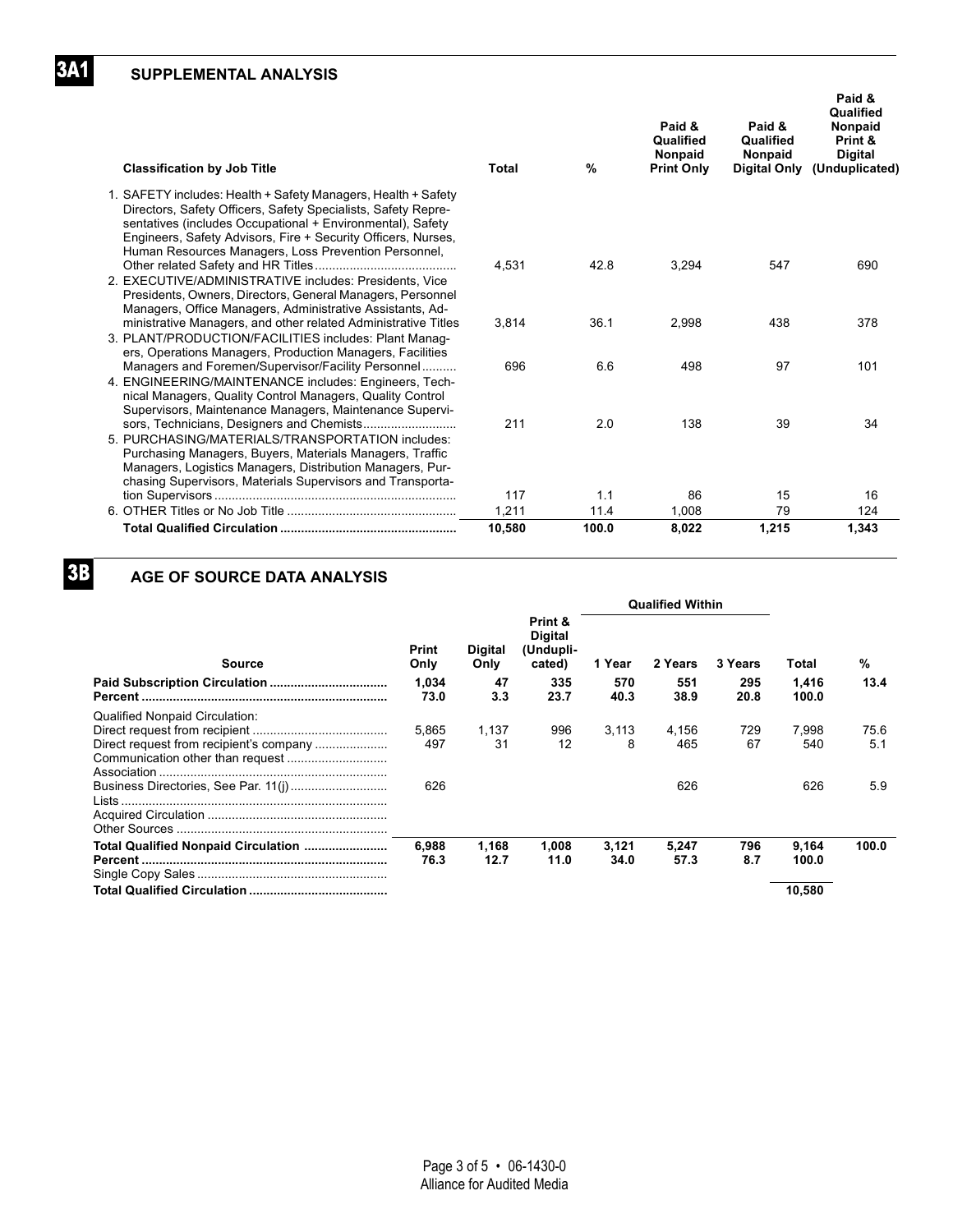### **MAILING ADDRESS ANALYSIS**

| Total  | %     | Paid &<br>Qualified<br><b>Nonpaid</b><br><b>Print Only</b> | Paid &<br>Qualified<br><b>Nonpaid</b><br>Digital Only | Paid &<br>Qualified<br><b>Nonpaid</b><br>Print &<br>Digital<br>(Unduplicated) |
|--------|-------|------------------------------------------------------------|-------------------------------------------------------|-------------------------------------------------------------------------------|
| 9.708  | 91.8  | 7.212                                                      | 1.192                                                 | 1.304                                                                         |
| 719    | 6.8   | 663                                                        | 23                                                    | 33                                                                            |
| 55     | 0.5   | 53                                                         |                                                       | 2                                                                             |
| 83     | 0.8   | 83                                                         |                                                       |                                                                               |
| 15     | 0.1   | 11                                                         |                                                       | 4                                                                             |
| 10.580 | 100.0 | 8.022                                                      | 1.215                                                 | 1.343                                                                         |
| 10,580 |       |                                                            |                                                       |                                                                               |
|        |       |                                                            |                                                       |                                                                               |

## **4**

**3C**

## **GEOGRAPHIC ANALYSIS**

|                              |                   | Paid &              |                            |                |  |  |
|------------------------------|-------------------|---------------------|----------------------------|----------------|--|--|
|                              | Paid &            | Paid &              | Qualified                  | Total          |  |  |
|                              | Qualified         | Qualified           | Nonpaid                    | Paid &         |  |  |
|                              | Nonpaid           | <b>Nonpaid</b>      | <b>Print &amp; Digital</b> | Qualified      |  |  |
| <b>Province</b>              | <b>Print Only</b> | <b>Digital Only</b> | (Unduplicated)             | <b>Nonpaid</b> |  |  |
| Alberta                      | 972               | 168                 | 300                        | 1,440          |  |  |
| <b>British Columbia</b>      | 712               | 98                  | 93                         | 903            |  |  |
| Manitoba                     | 371               | 45                  | 43                         | 459            |  |  |
| <b>New Brunswick</b>         | 141               | 25                  | 25                         | 191            |  |  |
| Newfoundland/Labrador        | 183               | 59                  | 47                         | 289            |  |  |
| <b>Northwest Territories</b> | 17                | 2                   | 3                          | 22             |  |  |
| Nova Scotia                  | 174               | 33                  | 39                         | 246            |  |  |
| Nunavut                      | 16                | $\overline{2}$      |                            | 18             |  |  |
| Ontario                      | 4.321             | 657                 | 678                        | 5,656          |  |  |
| Prince Edward Island         | 15                | 4                   | 3                          | 22             |  |  |
| Quebec                       | 805               | 92                  | 54                         | 951            |  |  |
| Saskatchewan                 | 276               | 25                  | 53                         | 354            |  |  |
| <b>Yukon Territory</b>       | 11                | $\overline{2}$      | 2                          | 15             |  |  |
| Canadian Unclassified        |                   |                     |                            |                |  |  |
| <b>Total Canada</b>          | 8,014             | 1,212               | 1,340                      | 10,566         |  |  |
| <b>United States</b>         |                   |                     |                            |                |  |  |
| Military or Civilian         |                   |                     |                            |                |  |  |
| Personnel Overseas           | 4                 | 2                   | 3                          | 9              |  |  |
| Other International          | 4                 | 1                   |                            | 5              |  |  |
| <b>Total International</b>   | 8                 | 3                   | 3                          | 14             |  |  |
| E-Mail Address Only          |                   |                     |                            |                |  |  |
| <b>Other Unclassified</b>    |                   |                     |                            |                |  |  |
| <b>Grand Total</b>           | 8.022             | 1,215               | 1.343                      | 10.580         |  |  |

#### **ANALYSIS OF THE SALES OF TOTAL NEW AND RENEWAL SUBSCRIPTIONS Sold During 6 Month Period Ended June 30, 2016**

 **8**

- **PRICE DATA** Reporting not required  **5**
- **7**

**SALES CHANNELS** Reporting not required

 **6**

**TERM DATA** Reporting not required

**PREMIUM USAGE** Reporting not required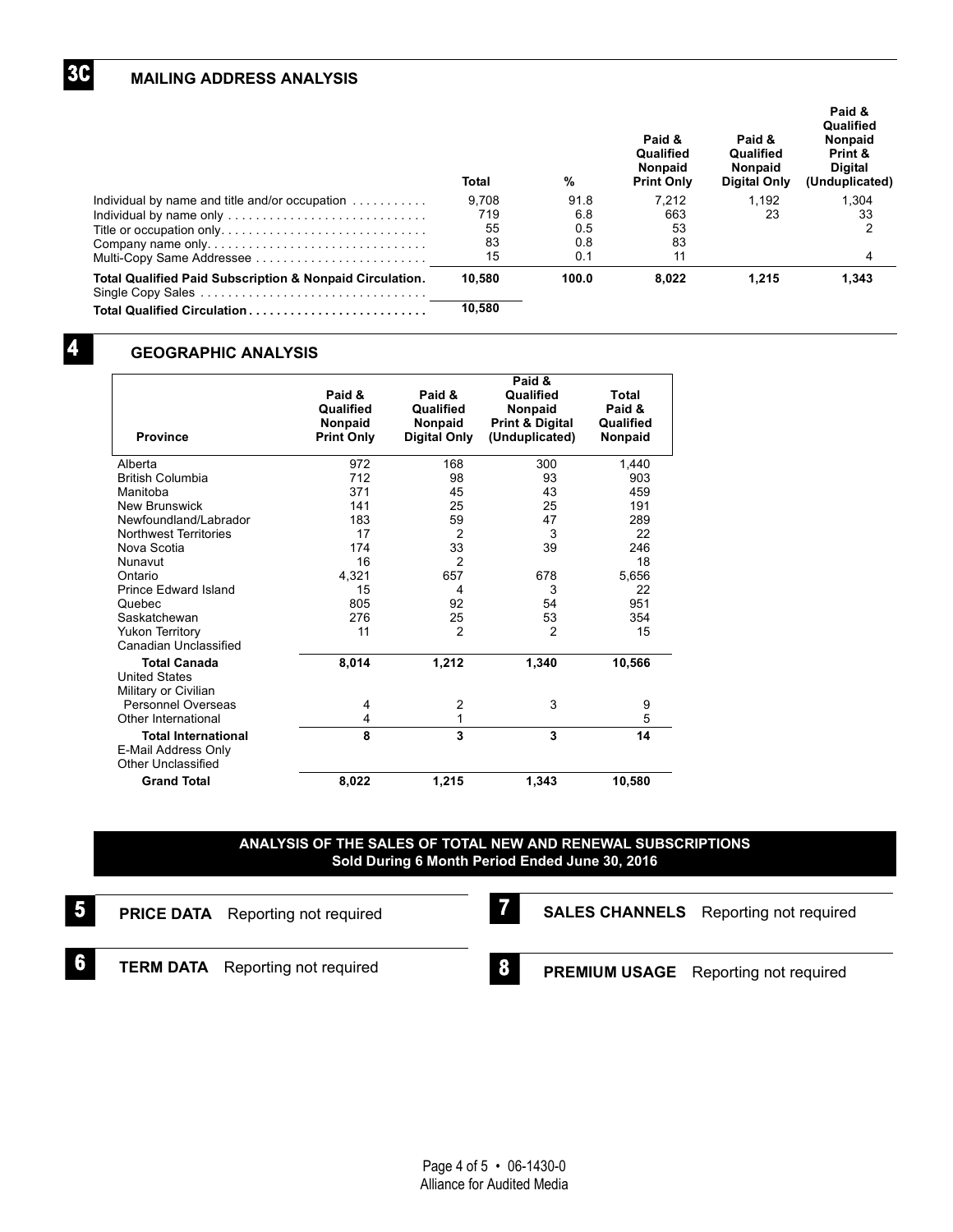## **POST EXPIRATION COPIES 9 RENEWAL ANALYSIS OF INCLUDED IN PAID CIRCULATION**



# **PAID CIRCULATION**

Reporting not required

Reporting not required

## **EXPLANATORY**

**11**

Audit Cycle: June Ending.

(a) Print Only Individual subscriptions, averaging 975 qualified paid copies per issue and 7,417 qualified nonpaid copies per issue, represent copies served to individuals receiving the print version only of OHS CANADA.

(b) Digital Only Individual subscriptions, averaging 23 qualified paid copies per issue and 1,215 qualified nonpaid copies per issue, represent copies served to individuals receiving the digital version only. The digital version of OHS CANADA is made available to subscribers through a password secure website wherein an e-mail notice is sent to recipients notifying them of the availability of each issue.

(c) Print and Digital (Unduplicated) Individual subscriptions, averaging 354 qualified paid copies per issue and 1,000 qualified nonpaid copies per issue, represent copies served to individuals receiving the print and digital version of OHS CANADA. The digital version of OHS CANADA is made available to subscribers through a password secure website wherein an e-mail notice is sent to recipients notifying them of the availability of each issue.

(d) Sponsored Individually Addressed - Print Only subscriptions, averaging 40 copies per issue, represent copies sold in quantities of 2 to 75 to business concerns receiving the print version only of OHS CANADA. Copies were mailed to names and addresses furnished by the purchaser.

(e) Sponsored Individually Addressed - Digital Only subscriptions, averaging 21 copies per issue, represent copies sold in quantities of 2 to 75 to business concerns receiving the digital version of OHS CANADA. The digital version of OHS CANADA is made available to subscribers through a password secure website wherein an e-mail notice is sent to recipients notifying them of the availability of each issue.

(f) Sponsored Individually Addressed - Print and Digital (Unduplicated) subscriptions, averaging 10 copies per issue, represent copies sold in quantities of 2 to 75 to business concerns receiving the print and digital version of OHS CANADA. Copies were mailed to names and addresses furnished by the purchaser. The digital version of OHS CANADA is made available to subscribers through a password secure website wherein an e-mail notice is sent to recipients notifying them of the availability of each issue.

(g) Multi-Copy Same Addressee - Print Only subscriptions, averaging 96 copies per issue, represent copies sold in quantities of 2 to 75 to individuals and business concerns receiving the print version only of OHS CANADA. Copies were mailed by publisher in bulk to purchaser for distribution.

(h) Multi-Copy Same Addressee - Print and Digital (Unduplicated) subscriptions, averaging 16 copies per issue, represent copies sold in quantities of 2 to 75 to individuals and business concerns receiving the print and digital version of OHS CANADA. Copies were mailed by publisher in bulk to purchaser for distribution. The digital version of OHS CANADA is made available to subscribers through a password secure website wherein an e-mail notice is sent to recipients notifying them of the availability of each issue.

(i) Miscellaneous includes checking and promotion copies, averaging 159 copies per issue, served to advertisers and agencies.

(j) Business Directories represent copies served to subscribers obtained from recognized agencies.

#### *Definition of Recipient Qualification:*

Qualified recipients are: health, safety and environmental managers, industrial hygienists, occupational physicians, nurses, professional engineers, plant managers, purchasing agents, personnel and human resources vice presidents, directors and managers, union leaders, loss control managers, senior management and other professionals concerned with health, safety and environment in Canadian Business and Industry.

**We certify that to the best of our knowledge all data set forth in this Publisher's Statement are true and report circulation in accordance with Alliance for Audited Media's Bylaws and Rules.**

Parent Company: Annex-Newcom LP

BARBARA ADELT PETER BOXER

Circulation Manager Publisher

**Frequency:** 6 times per year **Format:** Standard

**Established:** 1985 **AAM Member Since:** 1988 **Member No**. 06-1430-0 **CARD:** 624

**Published by:** Annex-Newcom LP 80 Valleybrook Dr. Toronto, ON M3B 2S9 T: (416) 442-5600 • F: (416) 442-2191 www.annexnewcom.ca

Publisher: Peter Boxer Editor: Jean Lian